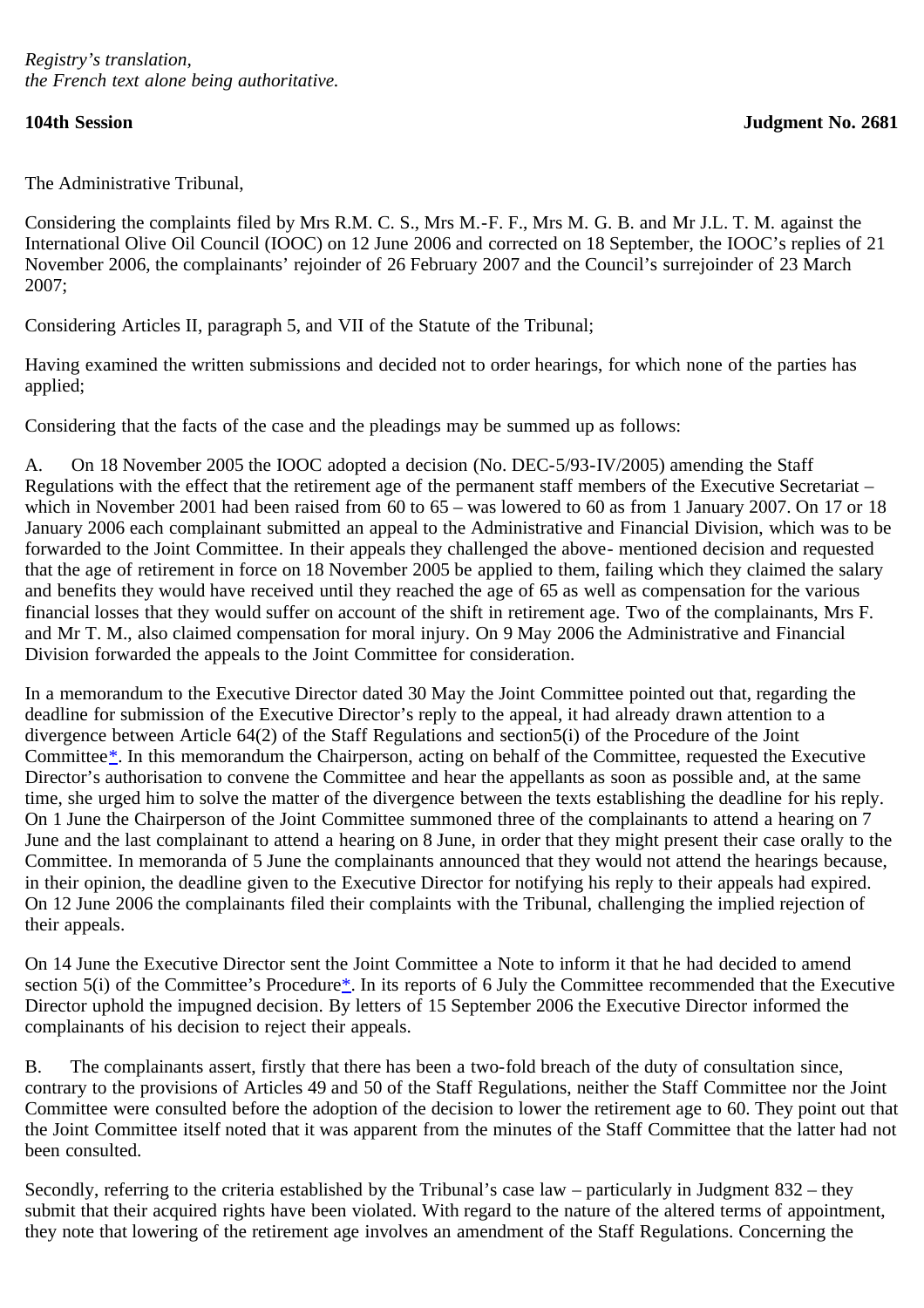reasons for the decision to lower the retirement age, they assert that these were budgetary, the obvious aim being to save the sums represented by the salary and benefits which would have been due to them until they reached the age of 65. Lastly, with respect to the consequences of the disputed measure, they observe that the old-age insurance arrangements at the IOOC consist in a mere provident scheme (called the "Provident Fund") and that the substitute income replacing their earned income (consisting in a capital sum which will be paid to them when they reach 60) is rather low when compared with the old-age insurance arrangements of many other international organisations. Thus, lowering the retirement age has a sizeable impact on their financial situation.

Thirdly, the complainants contend that the principle of legitimate expectations has been breached, particularly on account of the unstable, precarious nature of the old-age insurance scheme.

The complainants ask the Tribunal to set aside the impugned decision and to order the IOOC to apply to them the retirement age in force when the said decision was adopted. Failing that, they ask to be paid the salary and benefits they would have received until they reach the age of 65, as well as the insurance premiums and/or the contributions to "social security schemes" that they will have to pay until they reach the age of 65 in order to be covered by a social security scheme equivalent to that offered by the IOOC. In addition they want to be compensated for the loss incurred as a result of the fact that they would have to draw on their Provident Fund capital before reaching the age of 65. They also ask the Tribunal to award them compensation for the moral injury suffered and costs.

C. In its replies the IOOC requests the joinder of the complaints. It submits that they are irreceivable since the complainants, relying on the provisions of the first sentence of the third subparagraph of Article 64(2) of the Staff Regulations, as interpreted by them, and on those of section 5(i) of the Procedure of the Joint Committee (in the version in force at that time), "chose not to exhaust the means of recourse available to [them] under the Staff Regulations, as required by Article VII, paragraph 1, of the Statute of the Tribunal". Referring to Article VII, paragraph 3, of the Statute of the Tribunal and on the latter's case law in such matters, the IOOC argues that the complainants were wrong to rely on the above- mentioned provisions – which are, it admits, somewhat ambiguous – since according to consideration 2 of Judgment 786, "[a]rticle VII(3) of the Statute is the only rule that matters in determining whether to entertain a complaint against an implied decision". The IOOC submits that even if it were held that the transmission of the appeals to the Joint Committee had been unduly delayed and that the complainants, instead of "remaining silent", had done everything which could reasonably be expected of them to speed up that transmission, they could not "legitimately consider" that their appeals had been rejected when they filed their complaints. By then at least two decisions concerning their appeals – namely the forwarding of their appeals to the Joint Committee by the Administrative and Financial Division and the summons to hearings on 7 and 8 June 2006 – had been taken, and that ruled out any possibility of the complainants being able to rely on any implied decisions rejecting their appeals.

D. In their rejoinder the complainants deny that there is any divergence between the first sentence of the third subparagraph of Article 64(2) of the Staff Regulations and section 5(i) of the Procedure of the Joint Committee. In their opinion, the sentence in question can be interpreted in only one way: the Executive Director has two months to reply to a staff member who has lodged an appeal. They consider that they have exhausted the internal means of redress because the Staff Regulations establish a deadline for the Executive Director's reply to a staff member who has filed an appeal and stipulate that "[i]f, at the end of that period, no reply [...] has been received, this shall be deemed to constitute an implied decision rejecting [the request]". They state that they cannot accept the IOOC's interpretation of the case law it cites in support of its position.

E. In its surrejoinder the IOOC submits that it merely stated the obvious with regard to the failure to exhaust internal means of redress: proceedings before the Joint Committee were under way when the complaints were filed; thus, the means of redress offered by the Staff Regulations had in fact been made available to the complainants, but they refused to exhaust them. In the opinion of the IOOC, the complainants' interpretation of the first sentence of the third subparagraph of Article 64(2) of the Staff Regulations would seriously jeopardise the efficiency of internal appeal proceedings – especially in the most difficult cases – by imposing a two- month time limit on all proceedings (from the filing of an appeal to the notification of the final decision).

## CONSIDERATIONS

1. By a decision of 18 November 2005 the IOOC lowered the retirement age of the permanent staff members of its Executive Secretariat from 65 to 60 as from 1 January 2007 by amending Article 61 of the Staff Regulations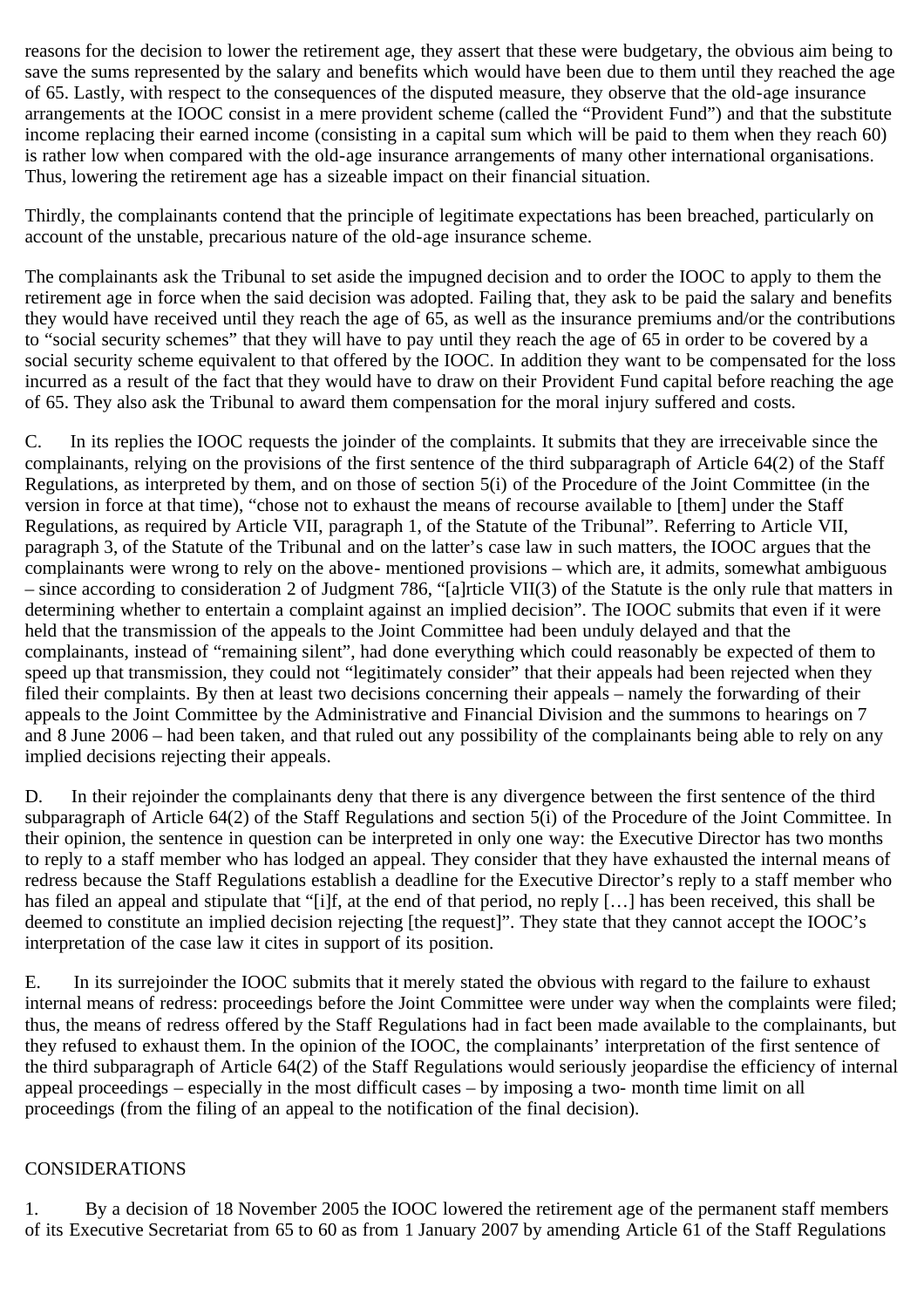to that effect. This decision therefore reversed that adopted by the IOOC on 8 November 2001 whereby the retirement age, which had been set at 60 since 1961, had been raised to 65. It was accompanied by a transitional provision incorporated into the Staff Regulations as Article 69a, which stipulated that permanent staff members of the Executive Secretariat who had already reached the age of 60 on 1 January 2007 would retire on that date.

2. By appeals submitted to the Administrative and Financial Division on either 17 or 18 January 2006, the complainants challenged the lawfulness of the IOOC's above- mentioned decision of 18 November 2005 and requested that the retirement age of 65, which was in force when that decision was adopted, be applied to them or, failing that, that they be awarded compensation equivalent to the emoluments they would have received had they continued to serve until they reached that age, as well as compensation for various other related injuries.

These appeals, the purpose of which was to refer the matter to the Joint Committee for an opinion, were not, however, forwarded to the Chairperson of the Committee until 9 May 2006. Having received no reply to their appeals within two months, the complainants considered that they had met with an implied decision rejecting them, and they referred that decision to the Tribunal in four complaints filed on 12 June 2006.

After the Joint Committee had adopted a report on each of the appeals on 6 July, the Executive Director dismissed them by express decisions dated 15 September 2006, which the complainants also challenged before the Tribunal in four new complaints filed on 27 November 2006.

By this judgment the Tribunal will rule on the action which should be taken, in the legal context thus created, on the complaints initially filed in respect of the Executive Director's implied decisions rejecting the appeals.

3. The joinder of these four complaints is requested by the IOOC and accepted by the complainants. These complaints raise identical issues of fact and law and seek the same redress. The Tribunal will therefore join them so as to rule on them by a single judgment.

4. The IOOC challenges the receivability of the complaints on the grounds that, contrary to the complainants' submissions, the absence of a reply from the Executive Director within two months did not give rise to implied decisions rejecting their appeals.

In seeking to determine whether such implied decisions had arisen in the present case, the parties differ as to how the provisions of Article 64(2) of the Staff Regulations should be construed. At the material time that paragraph read as follows:

## $T$ […]

Appeals shall be lodged with the Joint Committee within two months of the date on which the decision was notified to the recipient.

Within two months, the Executive Director shall, after receiving a reasoned majority opinion of the Joint Committee, reply to the member concerned. If, at the end of that period, no reply to the request has been received, this shall be deemed to constitute an implied decision rejecting it."

These provisions are indeed obscure, since they do not enable the reader to determine with certainty whether their author intended that the two-month period, which the Executive Director is allowed for taking a decision on the appeal, before an implied decision rejecting it can be inferred should run from the filing of the appeal or from receipt of the Joint Committee's opinion.

However, it should be borne in mind that, in any event, the receivability of the complaints filed with the Tribunal must be examined primarily in the light of the rules established by Article VII of its Statute. Under paragraph 3 of that article a complainant may have recourse to the Tribunal "[w]here the Administration fails to take a decision upon any claim of an official within sixty days from the notification of the claim to it".

The Tribunal has consistently held, for example in Judgments 532, 533, 762 and 786, that these provisions are to be interpreted in the light of Article VII, paragraph 1, which stipulates that a complaint shall not be receivable unless the internal means of redress provided by the applicable Staff Regulations have been exhausted. Hence, where an organisation takes any decision "upon any claim of an official" – in the meaning of Article VII, paragraph 3 – within the sixty-day period thus stipulated, and particularly where it forwards the request to the competent advisory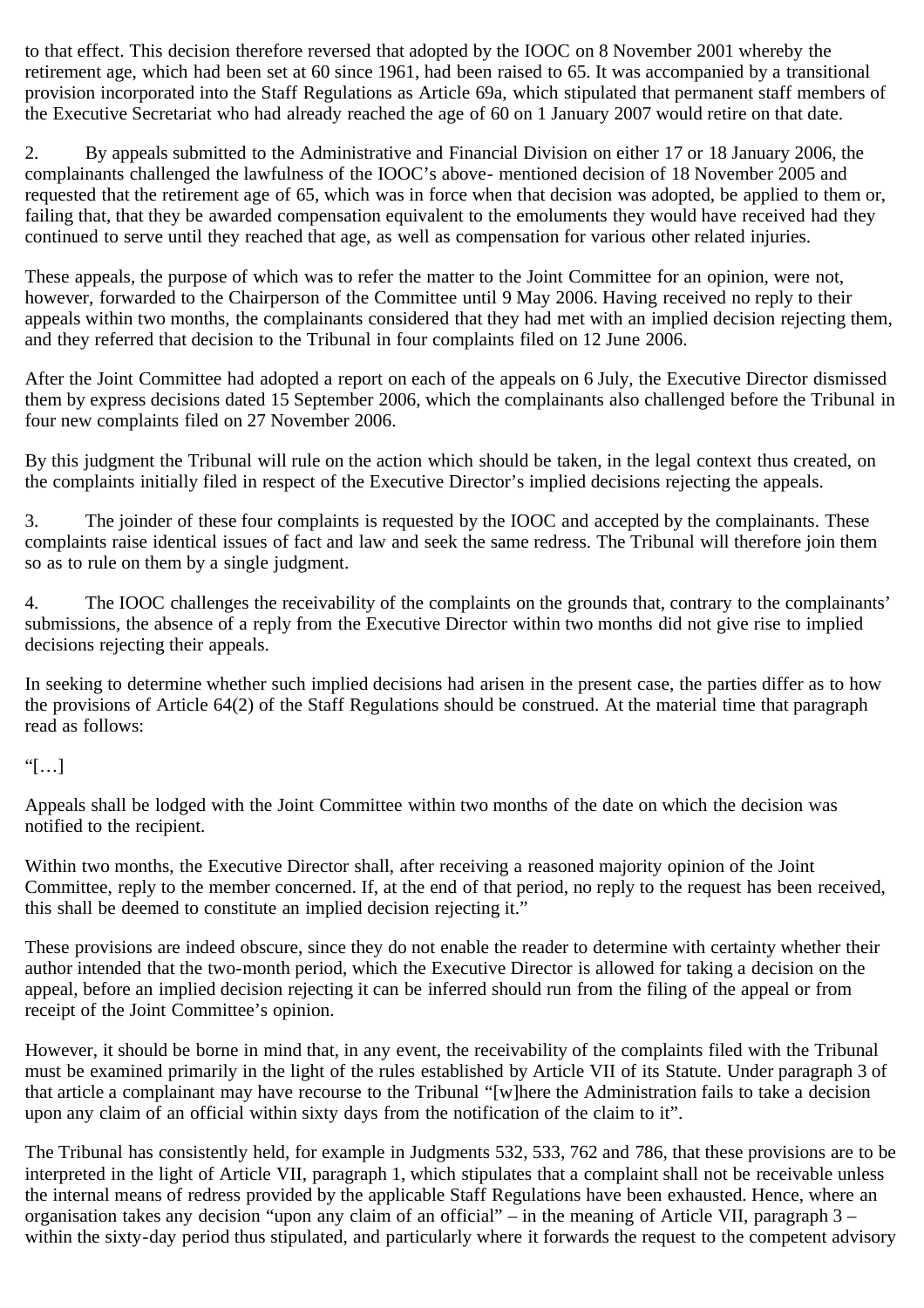appeal body before the expiry of that period, this step forestalls an implied rejection which could be referred to the Tribunal.

In the present case, however, the foregoing account of the facts shows that the appeals filed by the complainants on 17 or 18 January 2006, which were not actually forwarded to the Joint Committee until 9 May of that year, in other words well after the expiry of the sixty-day period running from their notification to the Administration, did not during that period form the subject of any decision which might have interrupted the said period. Consequently, an implied decision rejecting each complainant's appeal did arise at the end of that period, and inasmuch as no express decision was then taken until 12 June 2006, the date on which the complainants initiated proceedings before the Tribunal, their four initial complaints were receivable.

5. However, the fact that on 15 September 2006, after the filing of the complaints against these implied decisions, the Executive Director adopted four express and amply reasoned decisions rejecting the appeals has altered the material issues. Indeed, given that the complainants have challenged these new decisions before the Tribunal, decisions which have superseded the implied rejections they had initially challenged, in these circumstances their claims must now be considered as being directed against the express decisions. The four initial complaints must therefore be deemed no longer to show any cause of action and hence there is no longer any need to rule thereupon.

## DECISION

For the above reasons,

The complaints are dismissed.

In witness of this judgment, adopted on 15 November 2007, Mr Seydou Ba, President of the Tribunal, Mr Claude Rouiller, Judge, and Mr Patrick Frydman, Judge, sign below, as do I, Catherine Comtet, Registrar.

Delivered in public in Geneva on 6 February 2008.

Seydou Ba

Claude Rouiller

Patrick Frydman

Catherine Comtet

<span id="page-3-0"></span>[\\*](#page-0-0) At the material time these two texts read as follows:

Article  $64(2)$ :

"Except in the case provided for in article 55, the member concerned of the Executive Secretariat must appeal first to the Joint Committee.

Appeals shall be lodged with the Joint Committee within two months of the date on which the decision was notified to the recipient.

Within two months, the Executive Director shall, after receiving a reasoned majority opinion of the Joint Committee, reply to the member concerned. If, at the end of that period, no reply to the request has been received, this shall be deemed to constitute an implied decision rejecting it."

Section 5(i) of the Procedure of the Joint Committee: